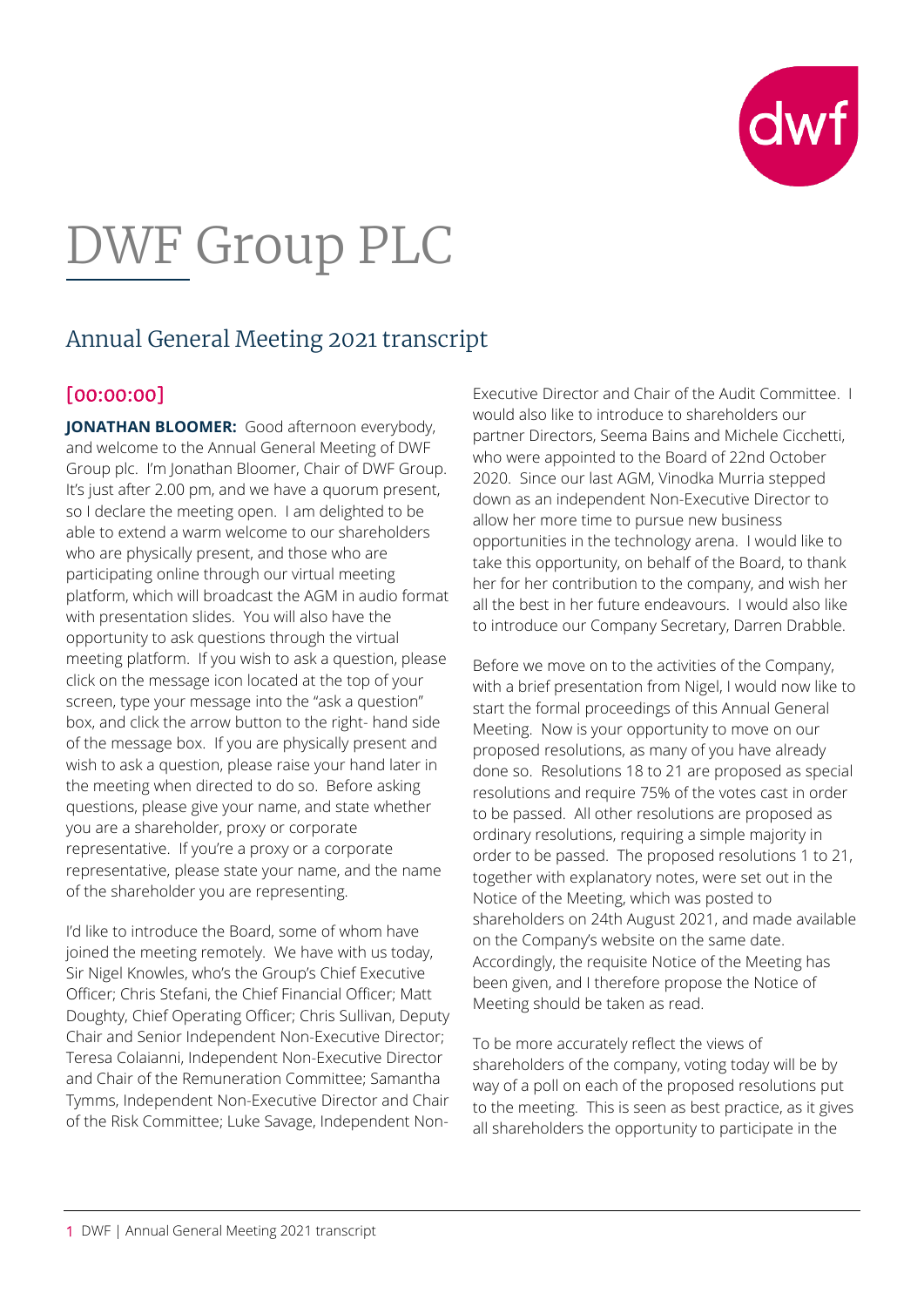decision-making of the Company, and have their votes recorded in proportion to the number of shares they hold. I appoint our registrars, Equiniti, to act as scrutineers. For those shareholders, proxies and corporate representatives here in person, when you registered before the meeting today, you will have been asked if you require a poll card. If there is anyone who thinks they should have a poll card but does not, please raise your hand and our registrars will attend to you.

I should mention that for those shareholders who have already lodged a proxy, you do not, of course, need to complete a poll card or vote electronically, unless you want to change your vote.

For those of you attending via the online meeting platform, the voting icon will appear on the navigation bar when I declare the poll open. Once you click on this, the proposed resolutions will appear on your screen, along with the voting options. Please note that only shareholders, proxy holders or shareholder representatives may vote.

### [00:05:00]

If your vote is not being cast entirely one way, or is not being cast in respect of the entire holding, there is a slider at the top to split your vote. Otherwise, all the shares registered in your name, or in the name of the person you are representing, will be included in the count. And you have one vote per share. You have three options for each resolution proposed. You can vote for the proposed resolution, against the proposed resolution, or you may withhold your vote. A vote withheld is not a vote in law and will not be counted in the calculation of the proportion of the votes for or against a resolution. Simply select one of these options to cast your vote. You can change your vote at any time until the poll closes. Your vote will have been submitted when the voting option icon changes colour. Having selected it, and a "vote received" message appears, there is no final submit button as the voting is live.

I now declare the poll open, and it will remain open until 15 minutes after the end of this meeting.

The scrutineer is expected to be able to ascertain the final voting results shortly after the end of the meeting. An announcement of these figures will be made via our Regulatory Information Service, RNS, and posted on

the Company's website. If any person attending the meeting online is having any difficulties with using the platform, there is a user guide that you can access through the platform on the "information" tab.

We'll now have a brief update from Sir Nigel, ahead of answering any questions shareholders may have. Nigel, over to you.

**NIGEL KNOWLES**: Thank you, Jonathan, and thank you to everybody for joining us today. This is now my second AGM as Chief Executive of DWF, and I am delighted that we have made tremendous progress against our strategic priorities since our previous AGM last October. I would like to use my time today to briefly reflect on some of the drivers of that progress.

I'll start by talking about our differentiated proposition as a leading provider of integrated legal and business services and our new global operating structure. Our integrated legal management approach means that we can seamlessly combine any number of services from across our legal advisory Mindcrest, connected services division. This allows us to provide bespoke solutions to our clients, with greater efficiency, price certainty and transparency, and we can combine traditional law firm services with new, modern legal and business services relevant to today's companies and the challenges they face. I firmly believe this is what today's modern General Counsel, working in a large and international business, wants from their outside legal support in today's complex multijurisdictional world.

In the past year, we've invested to further enhance our capabilities across all three of our divisions, through our return to M&A with two bolt-on acquisitions in connected services, with the opening of a new 1,000 seat facility Mindcrest in Pune, and via the recruitment of 15 new partners already in full year 22, and through the establishment of new association agreements with firms in Singapore and South Africa.

We have also moved to a new global operating structure that is designed to support our integrated approach. This new structure came into being on 1st May. Almost five months in, we are already seeing the benefit through greater global collaboration and improved understanding of our integrated offering. Most importantly, it is helping us to win in the market. We continue to see an active bid pipeline and more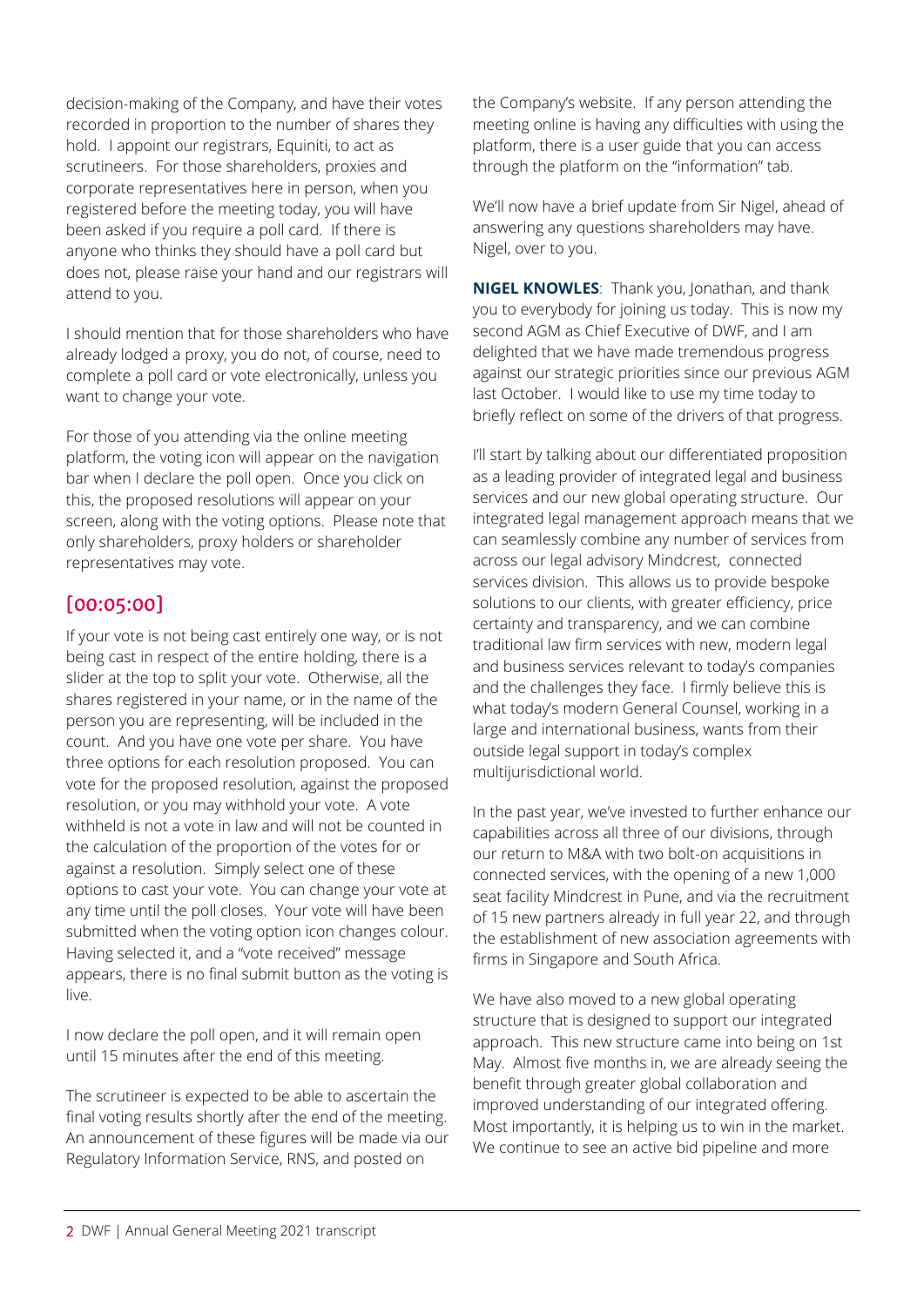opportunities to pitch for complex, multijurisdictional work, as well as Blue Chip panel appointments.

The second area I would like to touch on is operational efficiency. When I took over as CEO in May last year, I made operational excellence a key element of my first 100 days, bringing more focus to a number of areas, but with particular attention to improving financial essentials, such as billing and cash collection. This remained a focus throughout full year 21, and a number of initiatives deployed to drive permanent improvements in our lockup days, a key metric tracking how quickly we are able to issue our bills and collect our fees. The last financial year saw a 20-day reduction in our lockup, from 206 days to 186. This is a good start, but we've more to do, and in July, we reinstated guidance with a medium-term target of 170 days. We also saw a strong performance on free cashflow, which, together with our lockup improvement and some COVID-19 related deferrals, meant that we were also able to hold net debt broadly flat on prior year, and saw leverage drop given our material improvement in profitability.

## [00:10:07]

The third area is culture. Always vital to the success of any business, but especially so after the past 18 months, as we've all faced so much uncertainty and disruption in a period where all of our colleagues will have been personally challenged in one way or another. Finding a collective purpose and shared culture at work is essential.

I have emphasised the importance of our wanting a culture where we work together, for and with each other, to deliver positive outcomes with our colleagues, clients and communities. With more than 40 years in the legal profession, I have never before worked at a business where people are so committed to operating as one team. This is one of the greatest achievements in the past 12 months. We are breaking down barriers to work more effectively within and across practice area divisions and jurisdictions, I am certain that this positive culture will help us to achieve the aims and aspirations set out in our ESG Strategy, which I am looking forward to talking more about later this year.

Taken together, our differentiated proposition, focus on excellence and emphasis on a one-team culture, enabled us to deliver the strong set of financial results we reported in July, including more than doubling our

earnings per share from 3p to 7.4p, and allowing the Board to declare a final dividend of 3p per share, taking the total dividend for the year to 4.5p per share. I can add that for this financial year to date, we are seeing trading in line with management's expectations.

I would like to thank all of our shareholders for their continued support and am very pleased to welcome our six new institutional shareholders, who joined the Register in August following the successful placing of existing shares in the Group. Thank you again, and I look forward to speaking to you at our next scheduled update, our interim results, on 9th December. I shall now hand back to our Chairman, Jonathan.

**JONATHAN BLOOMER:** Thank you, Nigel. I would now like to proceed with questions from shareholders on any matters relevant to the business of the meeting. Where it's not possible to answer any of the questions submitted prior to and during the AGM, for example, due to time constraints, the Directors will endeavour, where appropriate, to answer such questions by publishing thematic responses on the Company's website, as soon as practicable following the AGM. A full transcript of the meeting will also be uploaded.

First, I'll deal with those questions submitted prior to the meeting, and any questions that have come in during the meeting, before I open the floor to those physically present to ask any questions. Darren, can you confirm if there are any pre-registered questions?

**DARREN DRABBLE:** No, there weren't any preregistered questions, Jonathan.

**JONATHAN BLOOMER:** Thank you. In that case, are there any questions that have come in online during the meeting?

**DARREN DRABBLE:** No, there haven't been any questions that have come in online, Jonathan.

**JONATHAN BLOOMER:** Again, thank you. So, in that case, I would now like to invite questions from the floor, so please do ask any questions you may have. Please raise your hand before speaking.

No questions from the floor, so that does conclude the formal business of the meeting.

As previously stated, results of the AGM will be made available via RNS and posted on the Company's